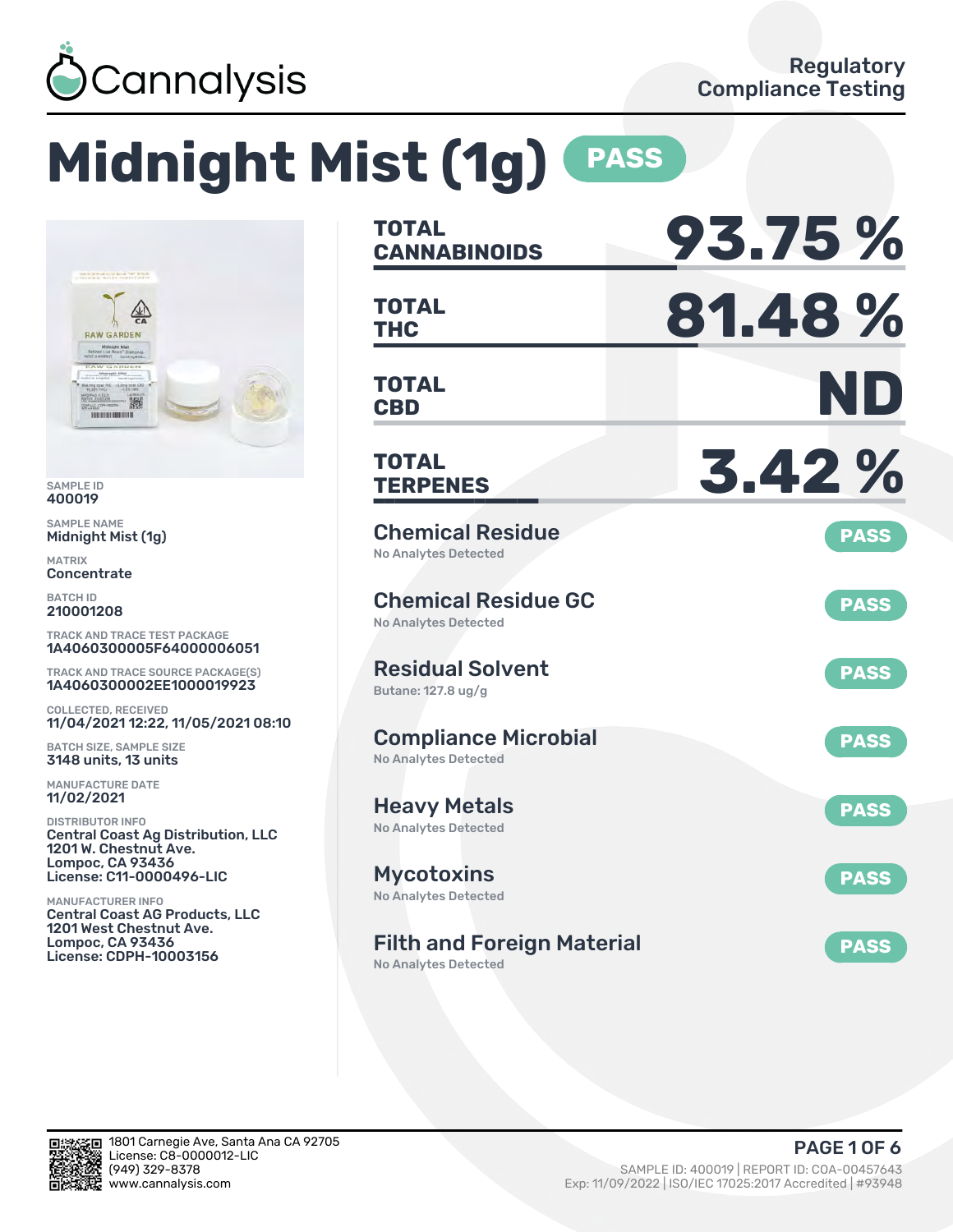

## CANNABINOID ANALYSIS

Total THC,CBD value(s) have been decarboxylated.

| TOTAL THC:          | 814.8 mg/g (81.48 %), 814.8 mg per package |
|---------------------|--------------------------------------------|
| TOTAL CBD:          | ND.                                        |
| TOTAL CANNABINOIDS: | 937.5 mg/g (93.75 %)                       |

UNIT OF MEASUREMENT: Milligrams per Gram(mg/g)

| <b>ANALYTE</b>         | <b>RESULT</b>         | LOD    | <b>LLOO</b> | <b>ANALYTE</b>   | <b>RESULT</b>                       | <b>LOD</b> | <b>LLOO</b> |
|------------------------|-----------------------|--------|-------------|------------------|-------------------------------------|------------|-------------|
| THCa                   | 924.0 mg/g (92.40 %)  | 0.5000 | 1.0000      | CBDa             | ND.                                 | 0.5000     | 1.0000      |
| D9THC                  | 4.436 mg/g (0.4436 %) | 0.5000 | 1.0000      | CBD              | <b>ND</b>                           | 0.5000     | 1.0000      |
| D8THC                  | <b>ND</b>             | 0.5000 | 1.0000      | CBD <sub>v</sub> | <b>ND</b>                           | 0.5000     | 1.0000      |
| <b>CBN</b>             | <b>ND</b>             | 0.5000 | 1.0000      | CBCa             | 1.981 mg/g (0.1981 %)               | 0.5000     | 1.0000      |
| THCva                  | 3.230 mg/g (0.3230 %) | 0.5000 | 1.0000      | CBC.             | ND                                  | 0.5000     | 1.0000      |
| <b>THC<sub>v</sub></b> | <b>ND</b>             | 0.5000 | 1.0000      | CBGa             | 2.785 mg/g (0.2785 %)               | 0.5000     | 1.0000      |
| ExoTHC                 | $<$ 1 mg/g            | 0.5000 | 1.0000      | <b>CBG</b>       | $1.081 \,\mathrm{mag/g}$ (0.1081 %) | 0.5000     | 1.0000      |
| CBL                    | <b>ND</b>             | 0.5000 | 1.0000      |                  |                                     |            |             |

#### ADDITIONAL INFORMATION

| Method:              | SOP-TECH-001 | Sample Prepped: 11/09/2021 10:17  | Sample Approved: 11/09/2021 16:02  |  |
|----------------------|--------------|-----------------------------------|------------------------------------|--|
| Instrument: UPLC-DAD |              | Sample Analyzed: 11/09/2021 11:42 | Prep-Analytical Batch: 33873-27847 |  |



TOTAL TERPENES: 34.26 mg/g (3.426 %)

| UNIT OF MEASUREMENT: | Milligrams per Gram(mg/g) |
|----------------------|---------------------------|
|----------------------|---------------------------|

| <b>ANALYTE</b>          | <b>RESULT</b>                                                                                                                                           | <b>LOD</b> | <b>LLOQ</b> | <b>ANALYTE</b>      | <b>RESULT</b>                                      | <b>LOD</b> | <b>LLOQ</b> |
|-------------------------|---------------------------------------------------------------------------------------------------------------------------------------------------------|------------|-------------|---------------------|----------------------------------------------------|------------|-------------|
| 3-Carene                | <b>ND</b>                                                                                                                                               | 1.000      | 2.500       | Alpha bisabolol     | <lloq< td=""><td>0.1000</td><td>0.500</td></lloq<> | 0.1000     | 0.500       |
| Alpha cedrene           | ND.                                                                                                                                                     | 1.000      | 2.500       | Alpha humulene      | 1.009 mg/g $(0.1009\%)$                            | 0.5000     | 1.000       |
| Alpha pinene            | 1.602 mg/g $(0.1602\%)$                                                                                                                                 | 0.1000     | 1.000       | Alpha terpinene     | <b>ND</b>                                          | 0.5000     | 1.000       |
| Alpha terpineol         | <lloq< td=""><td>0.3260</td><td>0.6520</td><td>Beta caryophyllene</td><td>2.752 mg/g <math>(0.2752 \%)</math></td><td>0.5000</td><td>1.000</td></lloq<> | 0.3260     | 0.6520      | Beta caryophyllene  | 2.752 mg/g $(0.2752 \%)$                           | 0.5000     | 1.000       |
| Beta myrcene            | 17.09 mg/g (1.709 %)                                                                                                                                    | 0.5000     | 1.000       | Beta pinene         | <lloq< td=""><td>0.6070</td><td>1.214</td></lloq<> | 0.6070     | 1.214       |
| Borneol                 | <b>ND</b>                                                                                                                                               | 1.000      | 2.500       | Camphene            | <b>ND</b>                                          | 0.5000     | 1.000       |
| Camphor                 | <b>ND</b>                                                                                                                                               | 0.1000     | 0.5000      | Caryophyllene oxide | <b>ND</b>                                          | 0.5000     | 2.500       |
| Cedrol                  | <b>ND</b>                                                                                                                                               | 0.5000     | 1.000       | Cis geraniol        | <b>ND</b>                                          | 1.000      | 2.500       |
| Cis nerolidol           | ND.                                                                                                                                                     | 2.500      | 5.000       | Eucalyptol          | <b>ND</b>                                          | 0.1000     | 0.500       |
| Fenchol                 | <lloq< td=""><td>0.5000</td><td>1.000</td><td>Fenchone</td><td><lloq< td=""><td>0.1000</td><td>0.500</td></lloq<></td></lloq<>                          | 0.5000     | 1.000       | Fenchone            | <lloq< td=""><td>0.1000</td><td>0.500</td></lloq<> | 0.1000     | 0.500       |
| Gamma terpinene         | ND.                                                                                                                                                     | 0.1000     | 0.5000      | Gamma terpineol     | <b>ND</b>                                          | 0.2090     | 0.523       |
| Geranyl acetate         | ND.                                                                                                                                                     | 0.1000     | 0.5000      | Guaiol              | <b>ND</b>                                          | 2.500      | 5.000       |
| Isoborneol              | ND.                                                                                                                                                     | 0.5000     | 1.000       | Isopulegol          | <b>ND</b>                                          | 2.500      | 5.000       |
| Limonene                | 7.058 mg/g (0.7058 %)                                                                                                                                   | 0.5000     | 2.500       | Linalool            | 1.257 mg/g $(0.1257%)$                             | 0.5000     | 1.000       |
| Menthol                 | ND.                                                                                                                                                     | 1.000      | 2.500       | Ocimene 1           | <b>ND</b>                                          | 0.1550     | 0.310       |
| Ocimene 2               | 1.878 mg/g (0.1878 %)                                                                                                                                   | 0.3450     | 1.725       | P-cymene            | <b>ND</b>                                          | 0.5230     | 1.045       |
| P-mentha-1,5-diene ND   |                                                                                                                                                         | 0.5000     | 1.000       | Pulegone            | <b>ND</b>                                          | 0.1000     | 0.500       |
| Sabinene                | <b>ND</b>                                                                                                                                               | 0.5000     | 1.000       | Terpinolene         | 1.608 mg/g $(0.1608\%)$                            | 0.1000     | 0.500       |
| Trans beta farnesene ND |                                                                                                                                                         | 2.500      | 5.000       | Trans geraniol      | <b>ND</b>                                          | 0.5000     | 2.500       |
| Trans nerolidol         | <b>ND</b>                                                                                                                                               | 0.5000     | 2.500       | Valencene           | <b>ND</b>                                          | 0.5000     | 1.000       |

| ANALYTE                 | <b>RESULT</b>                                                                                                                                           | <b>LOD</b> | <b>LLOQ</b> | <b>ANALYTE</b>         | <b>RESULT</b>                                       | <b>LOD</b> | <b>LLOQ</b> |
|-------------------------|---------------------------------------------------------------------------------------------------------------------------------------------------------|------------|-------------|------------------------|-----------------------------------------------------|------------|-------------|
| 3-Carene                | <b>ND</b>                                                                                                                                               | 1.000      | 2.500       | Alpha bisabolol        | <lloq< td=""><td>0.1000</td><td>0.5000</td></lloq<> | 0.1000     | 0.5000      |
| Alpha cedrene           | ND                                                                                                                                                      | 1.000      | 2.500       | Alpha humulene         | 1.009 mg/g $(0.1009\%)$                             | 0.5000     | 1.000       |
| Alpha pinene            | 1.602 mg/g $(0.1602 \%)$                                                                                                                                | 0.1000     | 1.000       | Alpha terpinene        | <b>ND</b>                                           | 0.5000     | 1.000       |
| Alpha terpineol         | <lloq< td=""><td>0.3260</td><td>0.6520</td><td>Beta caryophyllene</td><td>2.752 mg/g <math>(0.2752 \%)</math></td><td>0.5000</td><td>1.000</td></lloq<> | 0.3260     | 0.6520      | Beta caryophyllene     | 2.752 mg/g $(0.2752 \%)$                            | 0.5000     | 1.000       |
| Beta myrcene            | 17.09 mg/g (1.709 %)                                                                                                                                    | 0.5000     | 1.000       | Beta pinene            | <lloq< td=""><td>0.6070</td><td>1.214</td></lloq<>  | 0.6070     | 1.214       |
| Borneol                 | <b>ND</b>                                                                                                                                               | 1.000      | 2.500       | Camphene               | <b>ND</b>                                           | 0.5000     | 1.000       |
| Camphor                 | <b>ND</b>                                                                                                                                               | 0.1000     | 0.5000      | Caryophyllene oxide ND |                                                     | 0.5000     | 2.500       |
| Cedrol                  | <b>ND</b>                                                                                                                                               | 0.5000     | 1.000       | Cis geraniol           | <b>ND</b>                                           | 1.000      | 2.500       |
| Cis nerolidol           | <b>ND</b>                                                                                                                                               | 2.500      | 5.000       | Eucalyptol             | <b>ND</b>                                           | 0.1000     | 0.5000      |
| Fenchol                 | <lloq< td=""><td>0.5000</td><td>1.000</td><td>Fenchone</td><td><ll0q< td=""><td>0.1000</td><td>0.5000</td></ll0q<></td></lloq<>                         | 0.5000     | 1.000       | Fenchone               | <ll0q< td=""><td>0.1000</td><td>0.5000</td></ll0q<> | 0.1000     | 0.5000      |
| Gamma terpinene         | <b>ND</b>                                                                                                                                               | 0.1000     | 0.5000      | Gamma terpineol        | <b>ND</b>                                           | 0.2090     | 0.5230      |
| Geranyl acetate         | <b>ND</b>                                                                                                                                               | 0.1000     | 0.5000      | Guaiol                 | <b>ND</b>                                           | 2.500      | 5.000       |
| Isoborneol              | <b>ND</b>                                                                                                                                               | 0.5000     | 1.000       | Isopulegol             | <b>ND</b>                                           | 2.500      | 5.000       |
| Limonene                | 7.058 mg/g $(0.7058\%)$                                                                                                                                 | 0.5000     | 2.500       | Linalool               | 1.257 mg/g $(0.1257%)$                              | 0.5000     | 1.000       |
| Menthol                 | <b>ND</b>                                                                                                                                               | 1.000      | 2.500       | Ocimene 1              | <b>ND</b>                                           | 0.1550     | 0.3100      |
| Ocimene 2               | 1.878 mg/g $(0.1878%)$                                                                                                                                  | 0.3450     | 1.725       | P-cymene               | <b>ND</b>                                           | 0.5230     | 1.045       |
| P-mentha-1,5-diene ND   |                                                                                                                                                         | 0.5000     | 1.000       | Pulegone               | <b>ND</b>                                           | 0.1000     | 0.5000      |
| Sabinene                | <b>ND</b>                                                                                                                                               | 0.5000     | 1.000       | Terpinolene            | 1.608 mg/g $(0.1608\%)$                             | 0.1000     | 0.5000      |
| Trans beta farnesene ND |                                                                                                                                                         | 2.500      | 5.000       | Trans geraniol         | <b>ND</b>                                           | 0.5000     | 2.500       |
| Trans nerolidol         | <b>ND</b>                                                                                                                                               | 0.5000     | 2.500       | Valencene              | <b>ND</b>                                           | 0.5000     | 1.000       |



1801 Carnegie Ave, Santa Ana CA 92705 License: C8-0000012-LIC<br>(949) 329-8378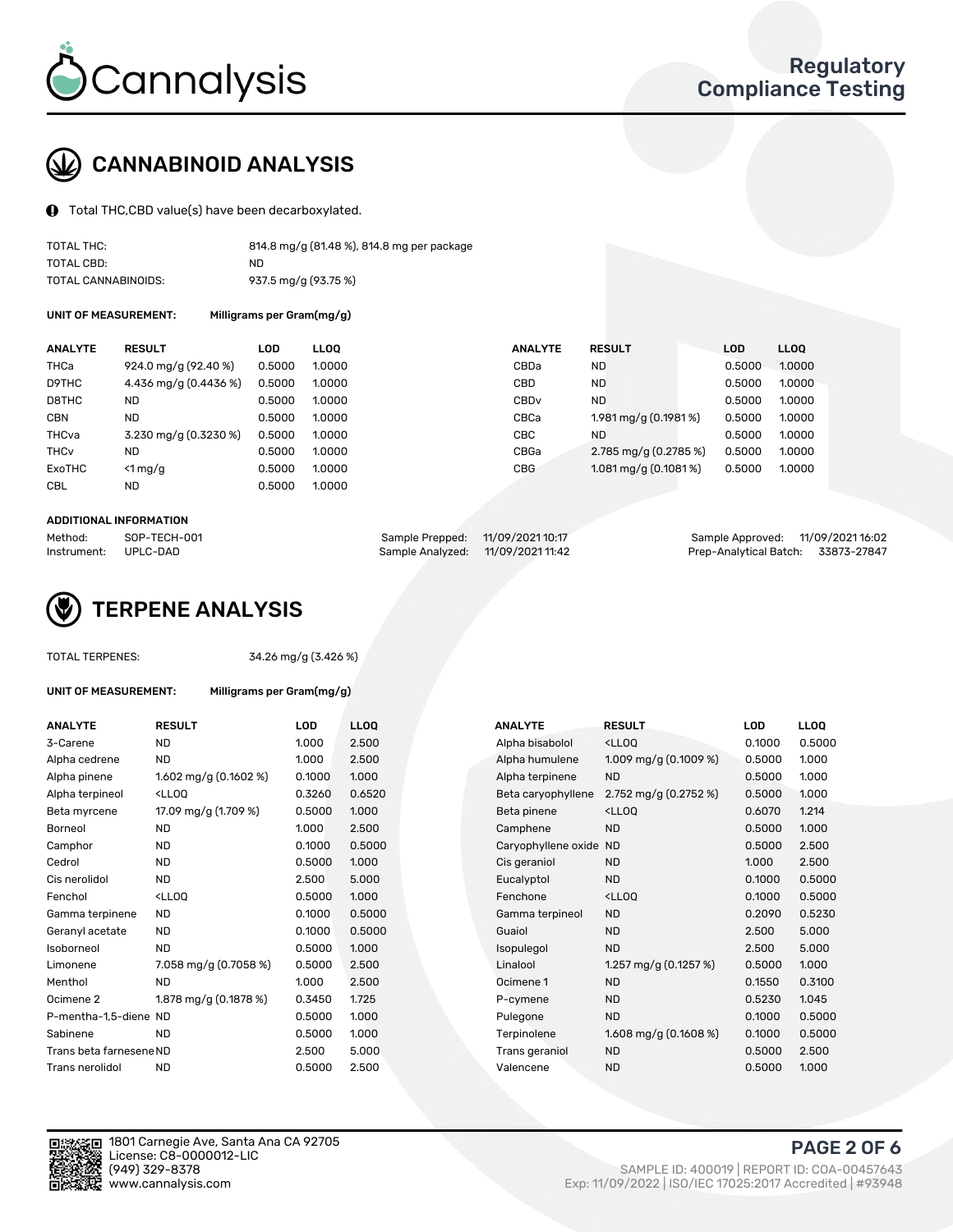

## Regulatory Compliance Testing

#### ADDITIONAL INFORMATION

Method: SOP-TECH-027 Sample Prepped: 11/05/2021 10:31 Sample Approved: 11/08/2021 14:00 Prep-Analytical Batch: 33815-27787



CHEMICAL RESIDUE ANALYSIS PASS

UNIT OF MEASUREMENT: Micrograms per Gram(ug/g)

| <b>ANALYTE</b>    | <b>RESULT</b> | LOD    | LL <sub>OO</sub> | <b>ACTION LEVEL</b> |      | <b>ANALYTE</b>      | <b>RESULT</b> | LOD    | <b>LLOQ</b> | <b>ACTION LEVEL</b> |      |
|-------------------|---------------|--------|------------------|---------------------|------|---------------------|---------------|--------|-------------|---------------------|------|
| Abamectin         | <b>ND</b>     | 0.0200 | 0.0400           | 0.1000              | Pass | Acephate            | <b>ND</b>     | 0.0200 | 0.0400      | 0.1000              | Pass |
| Acequinocyl       | <b>ND</b>     | 0.0200 | 0.0400           | 0.1000              | Pass | Acetamiprid         | <b>ND</b>     | 0.0200 | 0.0400      | 0.1000              | Pass |
| Aldicarb          | <b>ND</b>     | 0.0200 | 0.0400           | 0.0                 | Pass | Azoxystrobin        | <b>ND</b>     | 0.0200 | 0.0400      | 0.1000              | Pass |
| Bifenazate        | <b>ND</b>     | 0.0200 | 0.0400           | 0.1000              | Pass | <b>Bifenthrin</b>   | <b>ND</b>     | 0.0200 | 0.0400      | 3.000               | Pass |
| <b>Boscalid</b>   | <b>ND</b>     | 0.0200 | 0.0400           | 0.1000              | Pass | Carbaryl            | <b>ND</b>     | 0.0200 | 0.0400      | 0.5000              | Pass |
| Carbofuran        | <b>ND</b>     | 0.0200 | 0.0400           | 0.0                 | Pass | Chlorantraniliprole | <b>ND</b>     | 0.0200 | 0.0400      | 10.00               | Pass |
| Clofentezine      | <b>ND</b>     | 0.0200 | 0.0400           | 0.1000              | Pass | Coumaphos           | <b>ND</b>     | 0.0200 | 0.0400      | 0.0                 | Pass |
| Cyfluthrin        | <b>ND</b>     | 0.4000 | 1.000            | 2.000               | Pass | Cypermethrin        | <b>ND</b>     | 0.4000 | 1.000       | 1.000               | Pass |
| Daminozide        | <b>ND</b>     | 0.0200 | 0.0400           | 0.0                 | Pass | Diazinon            | <b>ND</b>     | 0.0200 | 0.0400      | 0.1000              | Pass |
| <b>Dichlorvos</b> | <b>ND</b>     | 0.0200 | 0.0400           | 0.0                 | Pass | Dimethoate          | <b>ND</b>     | 0.0200 | 0.0400      | 0.0                 | Pass |
| Dimethomorph      | <b>ND</b>     | 0.0200 | 0.0400           | 2.000               | Pass | Ethoprophos         | <b>ND</b>     | 0.0200 | 0.0400      | 0.0                 | Pass |
| Etofenprox        | <b>ND</b>     | 0.0200 | 0.0400           | 0.0                 | Pass | Etoxazole           | <b>ND</b>     | 0.0200 | 0.0400      | 0.1000              | Pass |
| Fenhexamid        | <b>ND</b>     | 0.0200 | 0.0400           | 0.1000              | Pass | Fenoxycarb          | <b>ND</b>     | 0.0200 | 0.0400      | 0.0                 | Pass |
| Fenpyroximate     | <b>ND</b>     | 0.0200 | 0.0400           | 0.1000              | Pass | Fipronil            | <b>ND</b>     | 0.0400 | 0.1000      | 0.0                 | Pass |
| Flonicamid        | <b>ND</b>     | 0.0200 | 0.0400           | 0.1000              | Pass | Fludioxonil         | <b>ND</b>     | 0.0200 | 0.0400      | 0.1000              | Pass |
| Hexythiazox       | <b>ND</b>     | 0.0200 | 0.0400           | 0.1000              | Pass | Imazalil            | <b>ND</b>     | 0.0200 | 0.0400      | 0.0                 | Pass |
| Imidacloprid      | <b>ND</b>     | 0.0200 | 0.0400           | 5.000               | Pass | Kresoxim methyl     | <b>ND</b>     | 0.0200 | 0.0400      | 0.1000              | Pass |
| Malathion         | <b>ND</b>     | 0.0200 | 0.0400           | 0.5000              | Pass | Metalaxyl           | <b>ND</b>     | 0.0200 | 0.0400      | 2.000               | Pass |
| Methiocarb        | <b>ND</b>     | 0.0200 | 0.0400           | 0.0                 | Pass | Methomyl            | <b>ND</b>     | 0.0200 | 0.0400      | 1.000               | Pass |
| Mevinphos         | <b>ND</b>     | 0.0200 | 0.0400           | 0.0                 | Pass | Myclobutanil        | <b>ND</b>     | 0.0200 | 0.0400      | 0.1000              | Pass |
| Naled             | <b>ND</b>     | 0.0200 | 0.0400           | 0.1000              | Pass | Oxamyl              | <b>ND</b>     | 0.0200 | 0.0400      | 0.5000              | Pass |
| Paclobutrazol     | <b>ND</b>     | 0.0200 | 0.0400           | 0.0                 | Pass | Permethrins         | <b>ND</b>     | 0.0400 | 0.1000      | 0.5000              | Pass |
| Phosmet           | <b>ND</b>     | 0.0200 | 0.0400           | 0.1000              | Pass | Piperonyl butoxide  | <b>ND</b>     | 0.0200 | 0.0400      | 3.000               | Pass |
| Prallethrin       | <b>ND</b>     | 0.0200 | 0.0400           | 0.1000              | Pass | Propiconazole       | <b>ND</b>     | 0.0200 | 0.0400      | 0.1000              | Pass |
| Propoxur          | <b>ND</b>     | 0.0200 | 0.0400           | 0.0                 | Pass | Pyrethrins          | <b>ND</b>     | 0.0200 | 0.0400      | 0.5000              | Pass |
| Pyridaben         | <b>ND</b>     | 0.0200 | 0.0400           | 0.1000              | Pass | Spinetoram          | <b>ND</b>     | 0.0200 | 0.0400      | 0.1000              | Pass |
| Spinosad          | <b>ND</b>     | 0.0300 | 0.0700           | 0.1000              | Pass | Spiromesifen        | <b>ND</b>     | 0.0200 | 0.0400      | 0.1000              | Pass |
| Spirotetramat     | <b>ND</b>     | 0.0200 | 0.0400           | 0.1000              | Pass | Spiroxamine         | <b>ND</b>     | 0.0200 | 0.0400      | 0.0                 | Pass |
| Tebuconazole      | <b>ND</b>     | 0.0200 | 0.0400           | 0.1000              | Pass | Thiacloprid         | <b>ND</b>     | 0.0200 | 0.0400      | 0.0                 | Pass |
| Thiamethoxam      | <b>ND</b>     | 0.0200 | 0.0400           | 5.000               | Pass | Trifloxystrobin     | <b>ND</b>     | 0.0200 | 0.0400      | 0.1000              | Pass |

### ADDITIONAL INFORMATION

Method: SOP-TECH-002 Sample Prepped: 11/05/2021 12:47<br>Instrument: LC-MS/MS Sample Analyzed: 11/05/2021 12:50 Prep-Analytical Batch: 33822-27794 Prep-Analytical Batch: 33822-27794

PAGE 3 OF 6

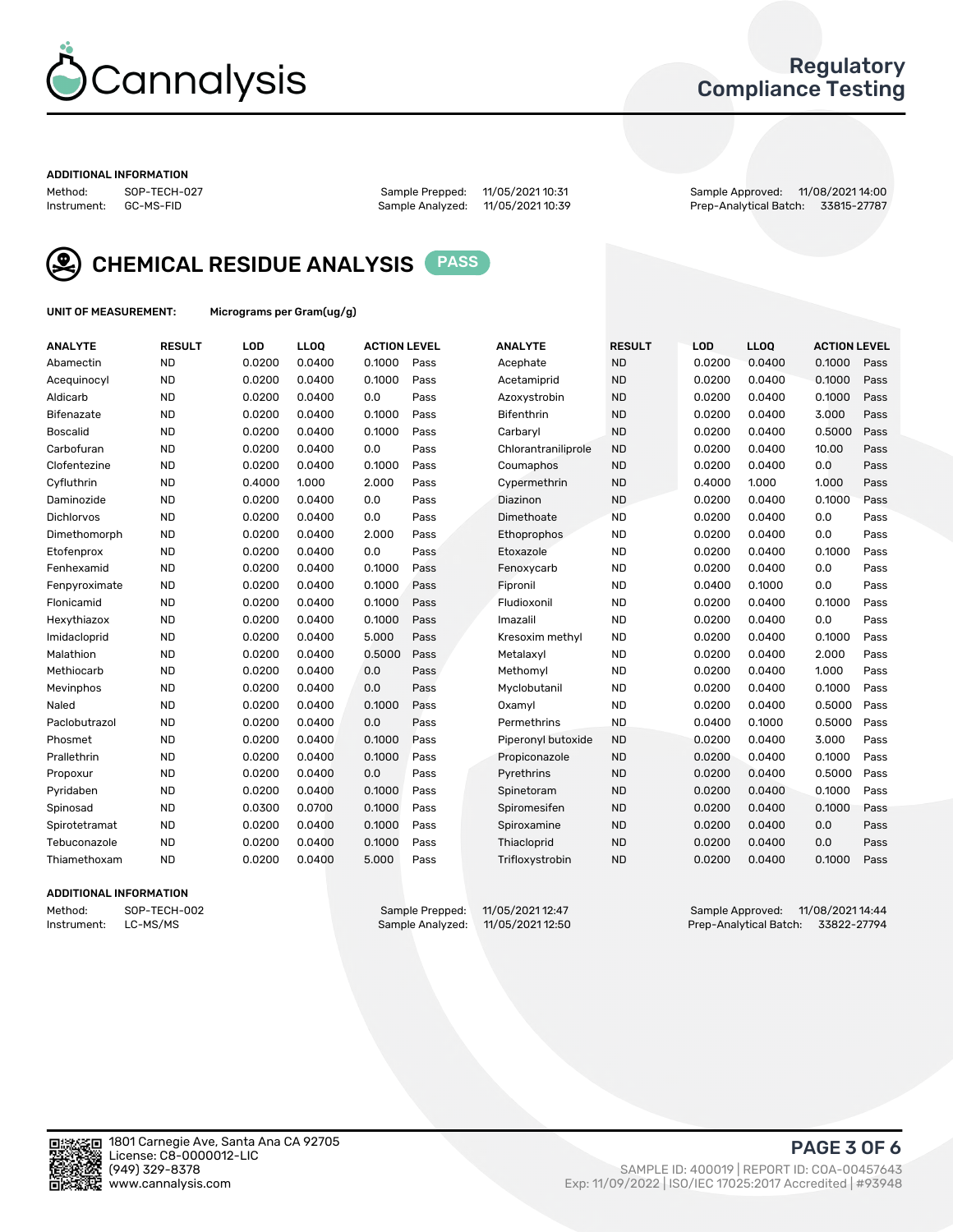

## CHEMICAL RESIDUE GC ANALYSIS PASS

| UNIT OF MEASUREMENT: |               | Micrograms per Gram $\left( \frac{uq}{q} \right)$ |             |                     |      |                |               |        |             |                     |      |
|----------------------|---------------|---------------------------------------------------|-------------|---------------------|------|----------------|---------------|--------|-------------|---------------------|------|
| <b>ANALYTE</b>       | <b>RESULT</b> | LOD                                               | <b>LLOO</b> | <b>ACTION LEVEL</b> |      | <b>ANALYTE</b> | <b>RESULT</b> | LOD    | <b>LLOO</b> | <b>ACTION LEVEL</b> |      |
| Captan               | <b>ND</b>     | 0.1000                                            | 0.2000      | 0.7000              | Pass | Chlordane      | <b>ND</b>     | 0.0109 | 0.0136      | 0.0                 | Pass |
| Methyl parathion     | <b>ND</b>     | 0.0400                                            | 0.100C      | 0.0                 | Pass | <b>PCNB</b>    | <b>ND</b>     | 0.0200 | 0.0400      | ን.1000              | Pass |

| Chlorfenapyr        | ND                     | 0.0800 | 0.1000 | 0.0 | Pass            | Chlorpyrifos    | <b>ND</b> | 0.0800           | 0.1000 | 0.0              | Pass |
|---------------------|------------------------|--------|--------|-----|-----------------|-----------------|-----------|------------------|--------|------------------|------|
|                     | ADDITIONAL INFORMATION |        |        |     |                 |                 |           |                  |        |                  |      |
| Method <sup>.</sup> | $SOP-TECH-010$         |        |        |     | Sample Prepped: | 11/05/202112.38 |           | Sample Approved: |        | 11/08/2021 15:39 |      |

| epped:  | 11/05/2021 12:38 |  |
|---------|------------------|--|
| alyzed: | 11/05/2021 12:42 |  |
|         |                  |  |

#### Sample Prepped: 11/05/2021 12:38 Sample Approved: 11/08/2021 15:39 Instrument: GC-MS/MS Sample Analyzed: 11/05/2021 12:42 Prep-Analytical Batch: 33823-27793

## RESIDUAL SOLVENT ANALYSIS PASS

UNIT OF MEASUREMENT: Micrograms per Gram(ug/g)

| <b>ANALYTE</b>       | <b>RESULT</b> | LOD    | <b>LLOO</b> | <b>ACTION LEVEL</b> |      | <b>ANALYTE</b>           | <b>RESULT</b>        | LOD    | LLOO  | <b>ACTION LEVEL</b> |      |
|----------------------|---------------|--------|-------------|---------------------|------|--------------------------|----------------------|--------|-------|---------------------|------|
| Acetone              | <b>ND</b>     | 50.00  | 100.0       | 5000                | Pass | Acetonitrile             | <b>ND</b>            | 50.00  | 100.0 | 410.0               | Pass |
| Benzene              | <b>ND</b>     | 0.5000 | 1.000       | 1.000               | Pass | <b>Butane</b>            | 127.8 $\frac{10}{9}$ | 50.00  | 100.0 | 5000                | Pass |
| Chloroform           | <b>ND</b>     | 0.5000 | 1.000       | 1.000               | Pass | Ethanol                  | <b>ND</b>            | 50.00  | 100.0 | 5000                | Pass |
| <b>Ethyl Acetate</b> | <b>ND</b>     | 50.00  | 100.0       | 5000                | Pass | <b>Ethyl Ether</b>       | <b>ND</b>            | 50.00  | 100.0 | 5000                | Pass |
| Ethylene oxide       | <b>ND</b>     | 0.5000 | 1.000       | 1.000               | Pass | Heptane                  | <b>ND</b>            | 50.00  | 100.0 | 5000                | Pass |
| Hexane               | <b>ND</b>     | 50.00  | 100.0       | 290.0               | Pass | <b>Isopropyl Alcohol</b> | <b>ND</b>            | 50.00  | 100.0 | 5000                | Pass |
| Methanol             | <b>ND</b>     | 50.00  | 100.0       | 3000                | Pass | Methylene chloride       | <b>ND</b>            | 0.5000 | 1.000 | 1.000               | Pass |
| Pentane              | <b>ND</b>     | 50.00  | 100.0       | 5000                | Pass | Propane                  | <b>ND</b>            | 50.00  | 200.0 | 5000                | Pass |
| Toluene              | <b>ND</b>     | 50.00  | 100.0       | 890.0               | Pass | Xvlenes                  | <b>ND</b>            | 50.08  | 100.0 | 2170                | Pass |
| Trichloroethylene    | <b>ND</b>     | 0.5000 | 1.000       | 1.000               | Pass | 1.2-Dichloroethane       | <b>ND</b>            | 0.5000 | 1.000 | 1.000               | Pass |

#### ADDITIONAL INFORMATION

| ADDITIONAL INFORMATION |              |                                   |                                    |  |
|------------------------|--------------|-----------------------------------|------------------------------------|--|
| Method:                | SOP-TECH-021 | Sample Prepped: 11/05/2021 14:36  | Sample Approved: 11/08/2021 16:30  |  |
| Instrument:            | HS-GC-MS/FID | Sample Analyzed: 11/05/2021 14:52 | Prep-Analytical Batch: 33834-27798 |  |

## MICROBIAL qPCR ANALYSIS PASS

UNIT OF MEASUREMENT: Cycle Threshold (Ct)

| <b>ANALYTE</b> | <b>RESULT</b>              | LOD   | <b>LLOO</b> |     | <b>ACTION LEVEL</b>                 | <b>ANALYTE</b> | <b>RESULT</b> | LOD              | <b>LLOO</b>      |     | <b>ACTION LEVEL</b> |
|----------------|----------------------------|-------|-------------|-----|-------------------------------------|----------------|---------------|------------------|------------------|-----|---------------------|
| A.fumigatus    | <b>ND</b>                  | 33.00 | 0.0         | 0.0 | Pass                                | A. flavus      | <b>ND</b>     | 33.00            | 0.0              | 0.0 | Pass                |
| A. niger       | <b>ND</b>                  | 33.00 | 0.0         | 0.0 | Pass                                | A. terreus     | <b>ND</b>     | 33.00            | 0.0              | 0.0 | Pass                |
| <b>STEC</b>    | <b>ND</b>                  | 33.00 | 0.0         | 0.0 | Pass                                | Salmonella spp | <b>ND</b>     | 33.00            | 0.0              | 0.0 | Pass                |
|                | ADDITIONAL INFORMATION     |       |             |     |                                     |                |               |                  |                  |     |                     |
| Method:        | SOP-TECH-016, SOP-TECH-022 |       |             |     | 11/08/2021 09:33<br>Sample Prepped: |                |               | Sample Approved: | 11/08/2021 16:57 |     |                     |

Instrument: qPCR Sample Analyzed: 11/08/2021 09:34 Prep-Analytical Batch: 33837-27815

PAGE 4 OF 6

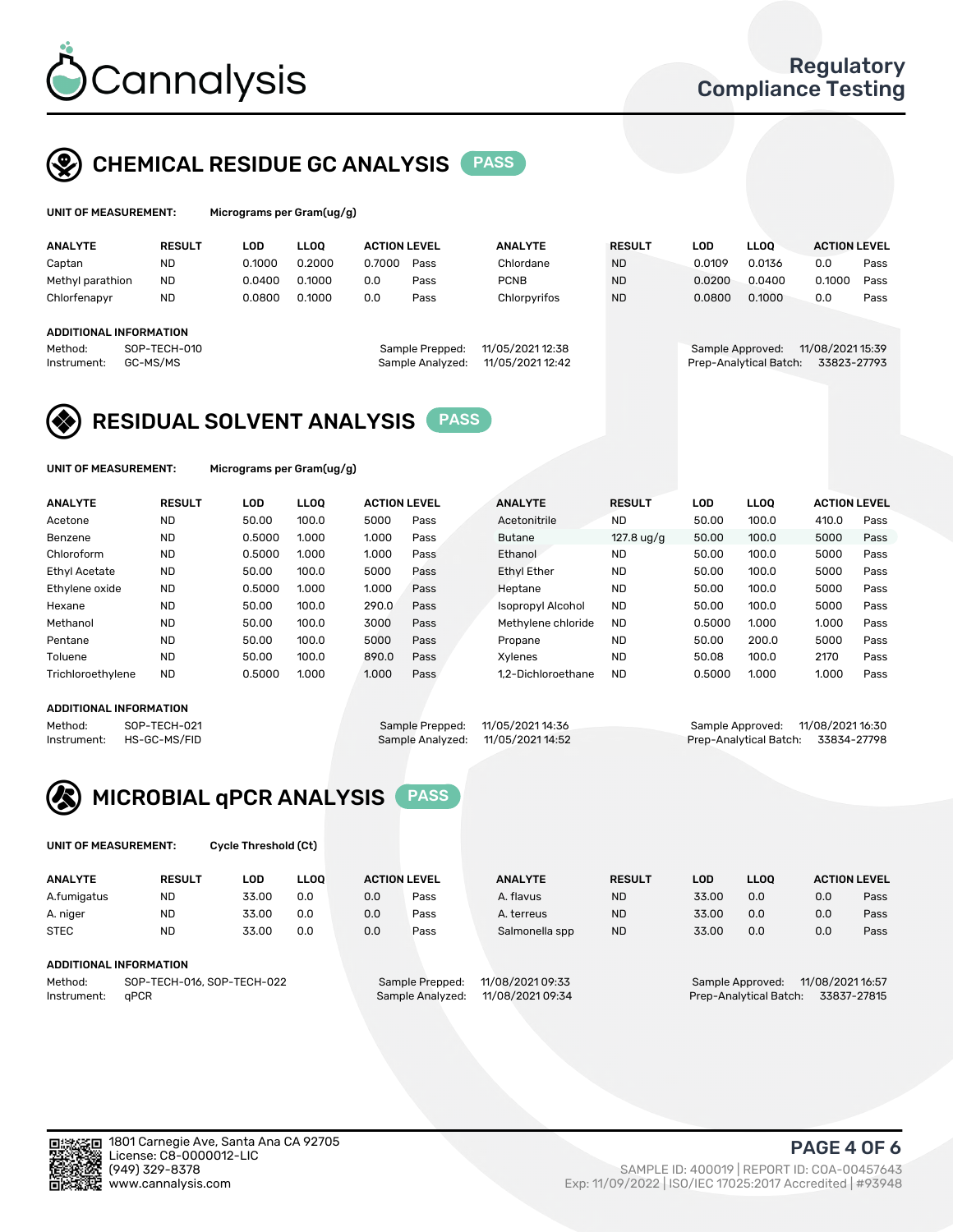



| UNIT OF MEASUREMENT:                                    |                        | Micrograms per Gram(ug/g)  |             |                                     |                                      |               |            |                                            |                                 |
|---------------------------------------------------------|------------------------|----------------------------|-------------|-------------------------------------|--------------------------------------|---------------|------------|--------------------------------------------|---------------------------------|
| <b>ANALYTE</b>                                          | <b>RESULT</b>          | <b>LOD</b>                 | <b>LLOO</b> | <b>ACTION LEVEL</b>                 | <b>ANALYTE</b>                       | <b>RESULT</b> | <b>LOD</b> | <b>LLOO</b>                                | <b>ACTION LEVEL</b>             |
| Arsenic                                                 | <b>ND</b>              | 0.0120                     | 0.1000      | 0.2000<br>Pass                      | Cadmium                              | <b>ND</b>     | 0.0072     | 0.0500                                     | 0.2000<br>Pass                  |
| Lead                                                    | <b>ND</b>              | 0.0068                     | 0.0500      | 0.5000<br>Pass                      | Mercury                              | <b>ND</b>     | 0.0060     | 0.0500                                     | 0.1000<br>Pass                  |
| <b>ADDITIONAL INFORMATION</b><br>Method:<br>Instrument: | SOP-TECH-013<br>ICP-MS |                            |             | Sample Prepped:<br>Sample Analyzed: | 11/05/2021 12:03<br>11/05/2021 12:03 |               |            | Sample Approved:<br>Prep-Analytical Batch: | 11/05/2021 17:22<br>33817-27790 |
|                                                         |                        | <b>MYCOTOXINS ANALYSIS</b> |             |                                     |                                      |               |            |                                            |                                 |

| <b>ANALYTE</b> | <b>RESULT</b> | LOD | LLOO | <b>ACTION LEVEL</b> | <b>ANALYTE</b> | <b>RESULT</b> | LOD | LLOO. | <b>ACTION LEVEL</b> |
|----------------|---------------|-----|------|---------------------|----------------|---------------|-----|-------|---------------------|

UNIT OF MEASUREMENT: Micrograms per Kilogram(ug/kg)

| .                      |              |       |       |                 |                  |           | ---   |                  |                  |      |
|------------------------|--------------|-------|-------|-----------------|------------------|-----------|-------|------------------|------------------|------|
| Aflatoxin B1           | <b>ND</b>    | 1.000 | 2.000 | N/A             | Aflatoxin B2     | <b>ND</b> | 2.000 | 5.000            |                  | N/A  |
| Aflatoxin G1           | <b>ND</b>    | 2.000 | 5.000 | N/A             | Aflatoxin G2     | <b>ND</b> | 2.000 | 5.000            |                  | N/A  |
| Total Aflatoxins       | <b>ND</b>    | 10.00 | 14.00 | 20.00<br>Pass   | Ochratoxin A     | <b>ND</b> | 1.000 | 2.000            | 20.00            | Pass |
| ADDITIONAL INFORMATION |              |       |       |                 |                  |           |       |                  |                  |      |
|                        |              |       |       |                 |                  |           |       |                  |                  |      |
| Method:                | SOP-TECH-020 |       |       | Sample Prepped: | 11/05/2021 16:19 |           |       | Sample Approved: | 11/08/2021 11:56 |      |
|                        |              |       |       |                 |                  |           |       |                  |                  |      |

Instrument: LC-MS/MS Sample Analyzed: 11/05/2021 16:20 Prep-Analytical Batch: 33835-27805

# FILTH & FOREIGN MATERIAL ANALYSIS PASS

UNIT OF MEASUREMENT: Filth and Foreign Matter (%, #/3g)

| <b>ANALYTE</b>                                              | <b>RESULT</b> | LOD | <b>LLOO</b> | <b>ACTION LEVEL</b> |                                     | <b>ANALYTE</b>                       | <b>RESULT</b> | LOD | LLOO                                       | <b>ACTION LEVEL</b>             |      |
|-------------------------------------------------------------|---------------|-----|-------------|---------------------|-------------------------------------|--------------------------------------|---------------|-----|--------------------------------------------|---------------------------------|------|
| IF RH ME                                                    | <b>ND</b>     | 0.0 | 0.0         | 1.000               | Pass                                | <b>IFM</b>                           | <b>ND</b>     | 0.0 | 0.0                                        | 25.00                           | Pass |
| Mold                                                        | <b>ND</b>     | 0.0 | 0.0         | 25.00               | Pass                                | <b>SSCD</b>                          | <b>ND</b>     | 0.0 | 0.0                                        | 25.00                           | Pass |
| ADDITIONAL INFORMATION                                      |               |     |             |                     |                                     |                                      |               |     |                                            |                                 |      |
| SOP-TECH-009<br>Method:<br>Instrument:<br>Visual Inspection |               |     |             |                     | Sample Prepped:<br>Sample Analyzed: | 11/05/2021 09:40<br>11/05/2021 09:41 |               |     | Sample Approved:<br>Prep-Analytical Batch: | 11/05/2021 09:42<br>33813-27786 |      |



PAGE 5 OF 6